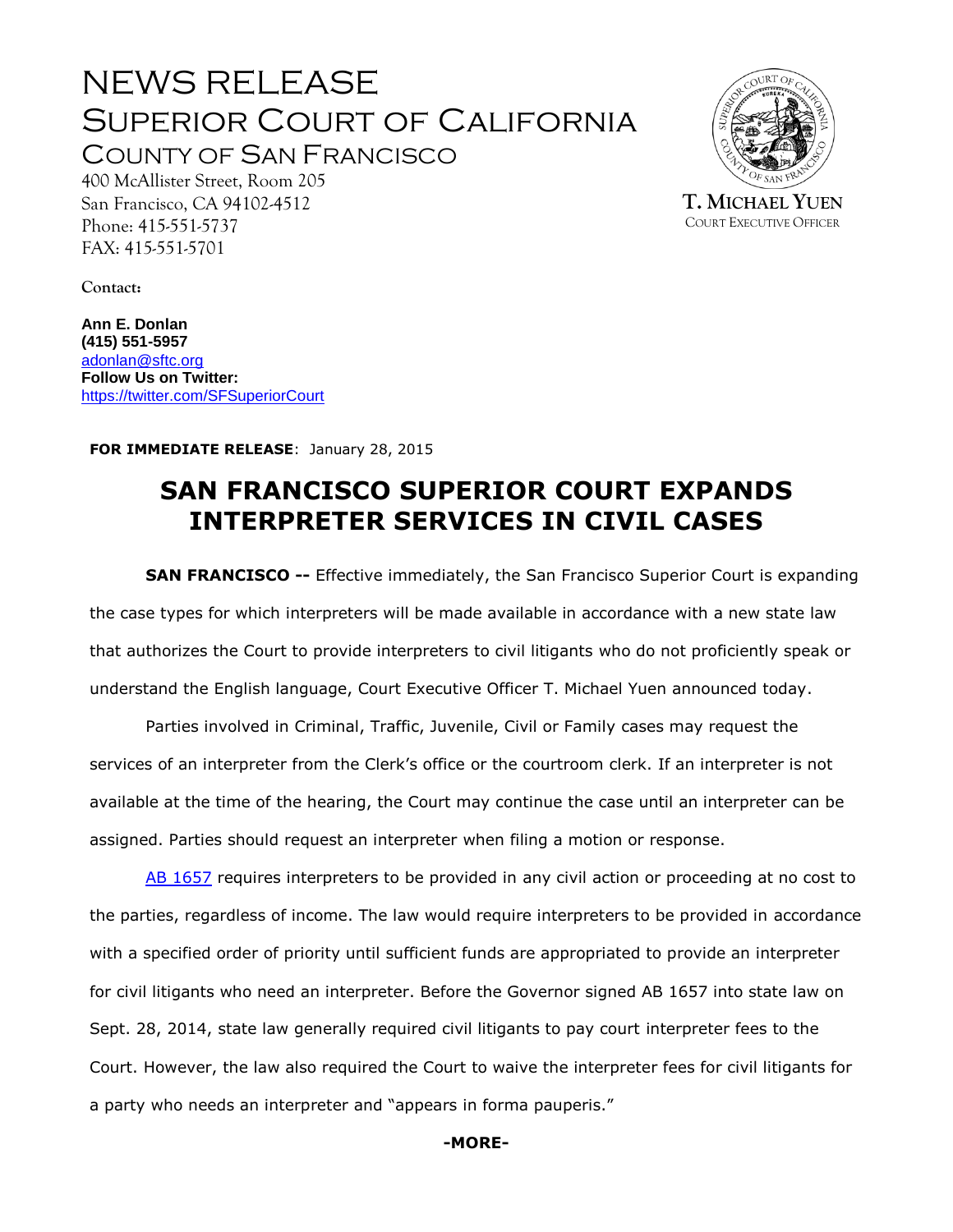#### **SFSC/INTERPRETERS 2-2-2-2**

Interpreters shall be assigned based on priority of case and resources available.

The new state law establishes the following priority order of civil cases for which interpreters must be provided for every party that meets the standard of eligibility:

(1) Actions and proceedings under Division 10 (commencing with Section 6200) of the Family Code, actions or proceedings under the Uniform Parentage Act [Part 3 (commencing with Section 7600) of Division 12 of the Family Code] in which a protective order has been granted or is being sought pursuant to Section 6221 of the Family Code, and actions and proceedings for dissolution or nullity of marriage or legal separation of the parties in which a protective order has been granted or is being sought pursuant to Section 6221 of the Family Code; actions and proceedings under subdivision (w) of Section 527.6 of the Code of Civil Procedure; and actions and proceedings for physical abuse or neglect under the Elder Abuse and Dependent Adult Civil Protection Act [Chapter 11 (commending with Section 15600) of Part 3 of Division 9 of the Welfare and Institutions Code.]

(2) Actions and proceedings relating to an unlawful detainer.

(3) Actions and proceedings to terminate parental rights.

(4) Actions and proceedings related to conservatorships or guardianship, including the appointment or termination of a probate guardian or conservator.

(5) Actions and proceedings by a parent to obtain sole legal or physical custody of a child or rights to visitation.

(6) All other actions and proceedings under Section 527.6 of the Code of Civil Procedure or the Elder Abuse and Dependent Adult Civil Protection Act [Chapter 11 (commencing with Section 15600) of Part 3 of Division 9 of the Welfare and Institutions Code).

(7) All other actions and proceedings related to Family Law.

(8) All other civil actions or proceedings.

If funds are not available to provide an interpreter to every party that meets the standard

#### **-MORE-**